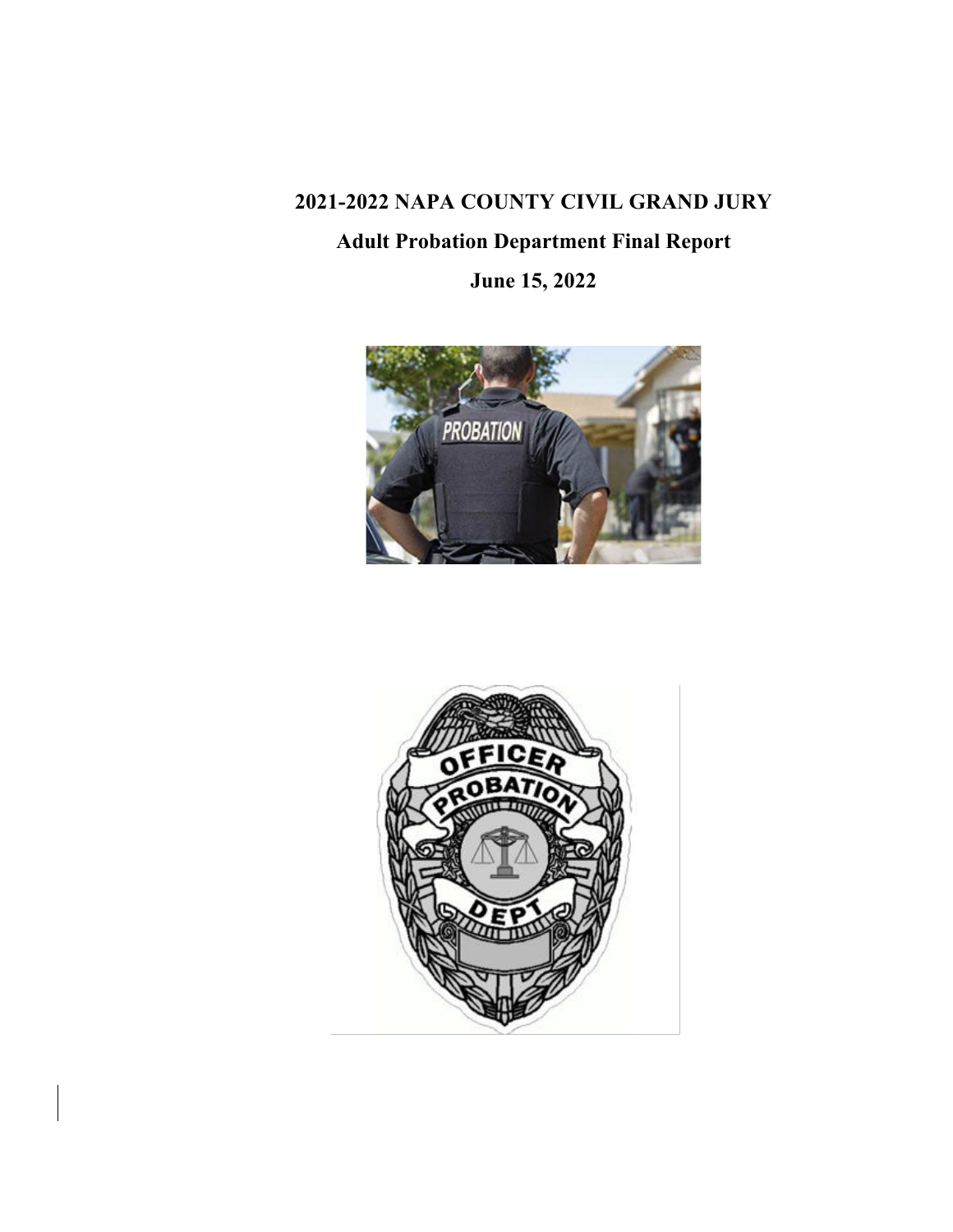### **TABLE OF CONTENTS**

|                              | <b>PAGE</b>             |
|------------------------------|-------------------------|
| <b>SUMMARY</b>               | $\mathbf{3}$            |
| <b>BACKGROUND</b>            | $\overline{\mathbf{4}}$ |
| <b>METHODOLOGY</b>           | 5                       |
| <b>DISCUSSION</b>            | 5                       |
| <b>FINDINGS</b>              | 11                      |
| <b>RECOMMENDATIONS</b>       | 13                      |
| <b>REQUEST FOR RESPONSES</b> | 14                      |
| <b>INVITED RESPONSES</b>     | 14                      |
| <b>GLOSSARY</b>              | 15                      |
| <b>APPENDIX</b> (A and B)    | 15                      |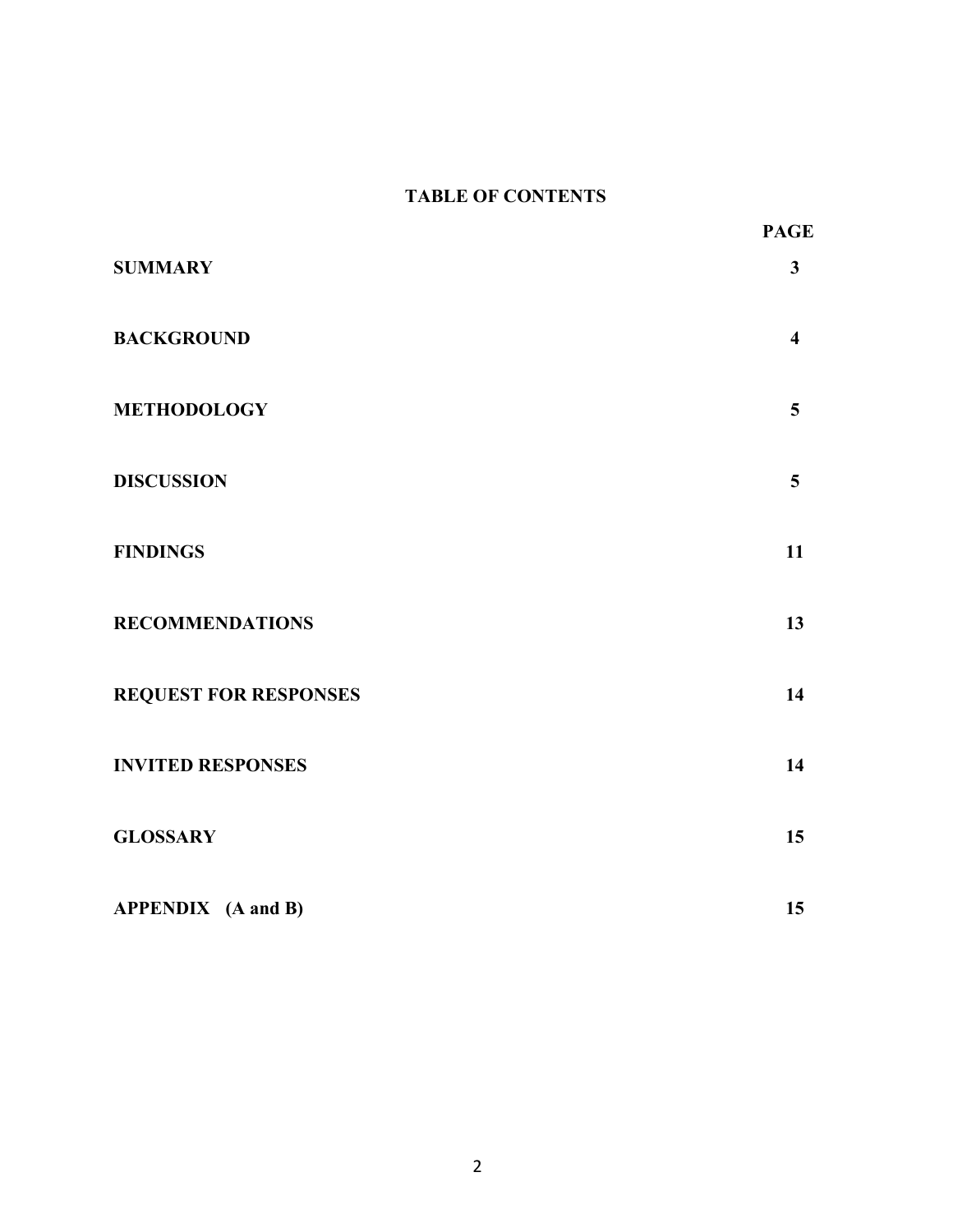### **SUMMARY**

The California Penal Code 919(b) mandates that "the grand jury shall inquire into the condition and management of the public prisons within the county" on an annual basis. Prior Napa Grand Juries have reported on the management of the Napa County Jail, noting that construction of a new jail is targeted for completion in 2023. This year's Grand Jury (2021-2022) chose to investigate the Adult Probation Department, which has not been formally investigated since the 2008-2009 Grand Jury investigation. The current Grand Jury wanted to know whether the Department was employing Evidenced-Based Practices to reduce recidivism1 as mandated by the Adult Corrections System Master Plan; what progress has been made in assuring greater safety for probation officers; what opportunities have been made for career advancement; and to inquire about overall job satisfaction. The Grand Jury also toured the Adult Probation Department to survey the working environment and any remaining maintenance concerns resulting from reported water leaks from the adjacent Napa County Jail.

The Grand Jury found that Probation Officers must complete considerable training in order to:

- (1) understand the complexities of the legal system;
- (2) learn how to administer and interpret forensic risk assessment tools;

(3) work effectively with probationers who struggle with a wide range of psychological and substance abuse problems;

- (4) manage the supervision of sizable caseloads of probationers;
- (5) perform numerous duties related to the completion of court reports; and
- (6) meet with victims and their family members.

The Grand Jury recommends an increase in the size of the Department to ensure that officers could more effectively manage their caseloads and perform Evidence-Based cognitive-behavioral counseling. In addition, the Grand Jury recommends modifying the CJNet data collection system to provide greater capability to support departmental data analysis which would support an evidence-based system to analyze the efficacy of therapeutic programs as well as to measure performance standards of departmental personnel. The Grand Jury believes that enhanced data analysis capability will provide the means of recognizing trends and drawing conclusions which should lead to greater efficiencies and demonstrate that their Cognitive Behavioral groups have been effective.

Finally, the Grand Jury commends the personnel of the Adult Probation Department for the wide range of services they provide with compassion to persons attempting to reenter society.

<sup>&</sup>lt;sup>1</sup> The National Alliance on Mental Illness defines evidence-based practices (EBP) as therapies that have been studied academically or clinically, proved successful, and replicated by more than one investigation or review.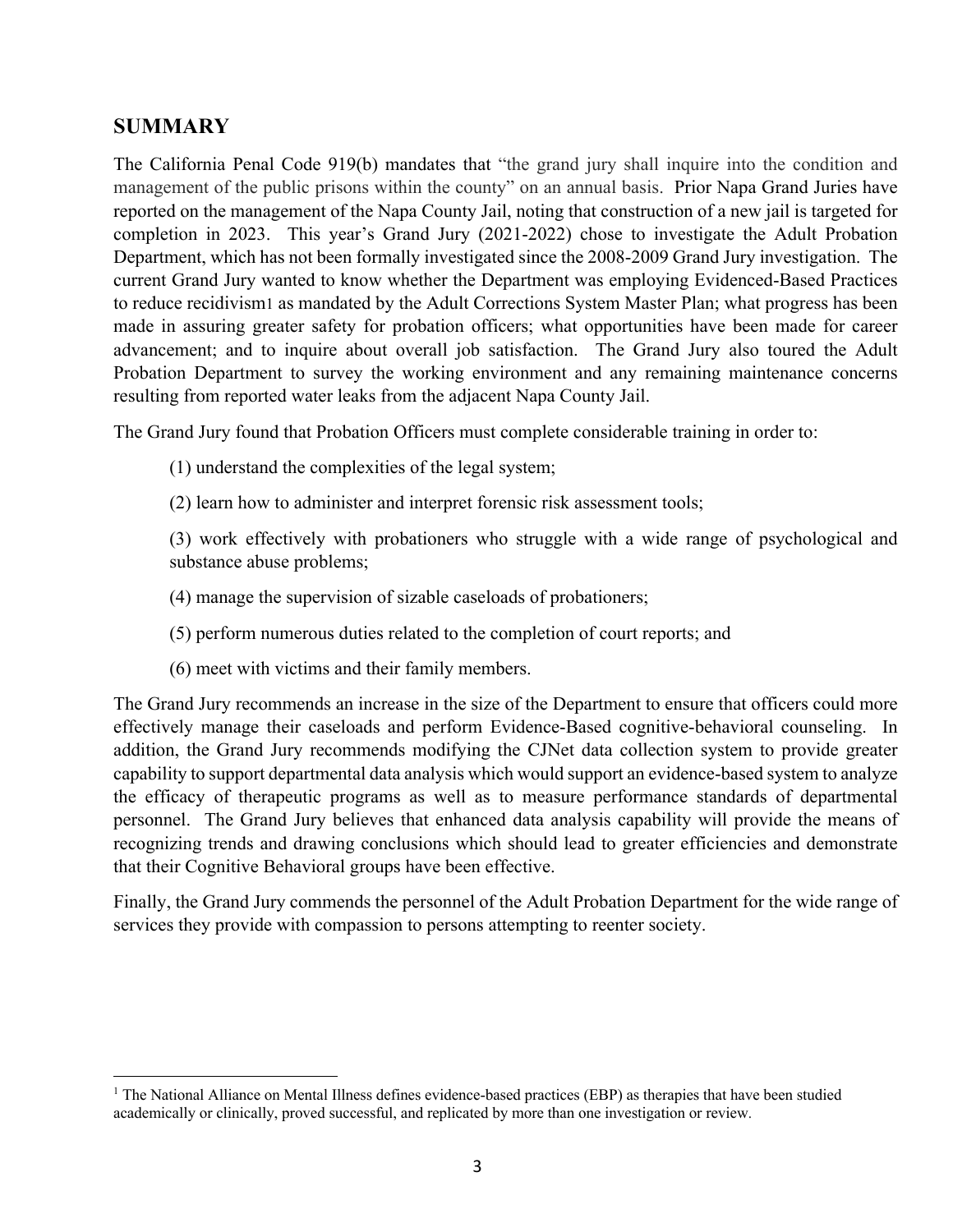# **BACKGROUND**

The American Probation System began in 1841 in Boston, Massachusetts.<sup>2</sup> In 1903, the California State Legislature directed California Courts to appoint probation officers and create a separate court for juveniles.

The Napa County Adult Probation Department operates as part of the Napa County Superior Court. Probation Officers have the combined responsibilities of protecting the community, serving the Court, and providing a range of services to probationers ordered to comply with court-mandated supervision.

There are two separate units of Adult Probation officers:

(1) the Investigations Unit, composed of eight probation officers and one supervisor, is responsible for investigating over 2,000 cases annually and providing court reports which include background information about defendants to support sentencing and supervision requirements; and

(2) the Supervision Unit, composed of 32 probation officers and four supervisors, is responsible for supervising 1300-1400 probationers annually.

In total, Napa's Probation Department has 92 staff members, including Juvenile Hall personnel, led by a Chief Probation Officer. The current Chief Probation Officer, in office since January 1, 2022, has worked in the department for over 20 years.

The 2008-2009 Napa County Grand Jury also investigated the Napa County Adult Probation Department. At that time, the Department had been restructured to facilitate employing Evidence-Based Practices (EBPs) with the goal of reducing probationer recidivism to address issues related to Napa Jail overcrowding. That earlier Grand Jury found that there were not enough rehabilitation programs and services for the mentally ill. In addition, it raised concerns related to the safety of Probation Officers when they were performing unannounced searches of probationers' residences or handling crises during office visits. They also investigated staff morale, opportunities for career advancement, and personnel turnover.

Many felony and misdemeanor crimes in California result in a jail or prison sentence. However, the law allows courts to sentence defendants to probation instead of the maximum amount of jail time allowed by statute. Because probation suspends "the imposition or execution of a sentence," people on probation are subject to certain rules and requirements (e.g., classes on drug and alcohol treatment, anger management, and sex offender treatment). If a person convicted of a felony or misdemeanor violates the terms of probation, the Court can send the person back to jail. There are two types of probation, informal and formal. Informal probation does not include supervision; formal probation involves supervision by a Probation Officer. The period of probation and degree of supervision depends on the criminal charges and whether a person is convicted of a felony or a misdemeanor.

A judge determines the terms of probation at sentencing; generally, this requires meeting certain conditions. Violation of probation may result from various reasons (e.g., failure to pay fines, appear in

<sup>&</sup>lt;sup>2</sup> In 1841 a Boston, Massachusetts shoemaker named John Augustus offered to help the court in assisting drunks, vagrants, and petty thieves to better themselves. He asked the judge to put a common drunkard in his care. When he returned to Court after a period on probation, no one, not even the scrutinizing officers would have believed he was the same person. Thus was born the American Probation System.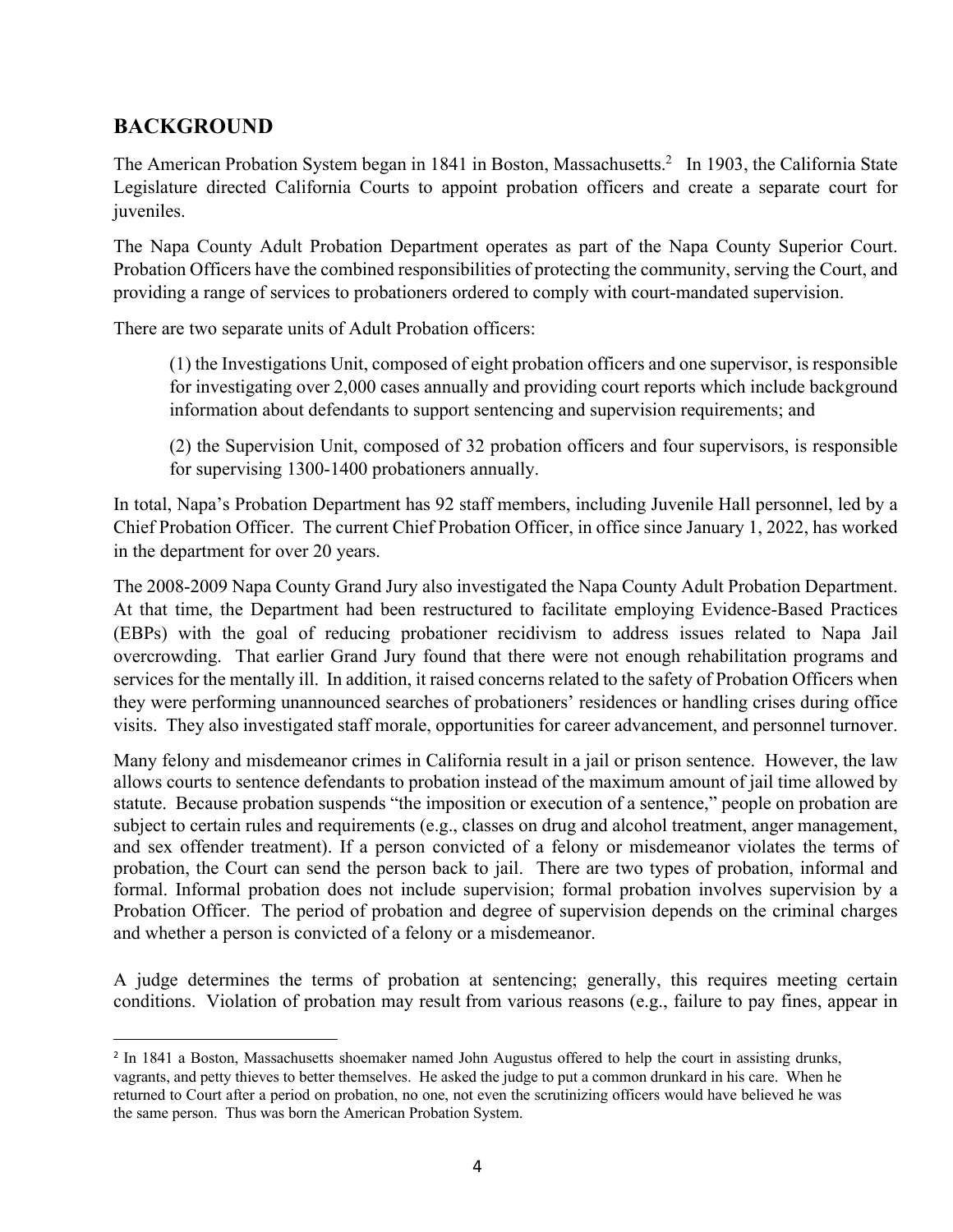court, complete a program or community service, report to one's Probation Officer, keep a job, or obey all laws, often even minor traffic offenses). When a person is found to be in a violation of probation, a judge can revoke probation and impose a jail or prison sentence.

Probation Officers are actively involved in the supervision of individuals on probation and make ongoing determinations about a person's success in meeting the conditions imposed by the court. When offenders violate the terms of their supervision, a Probation Officer responds according to departmental policy and procedure. If the violations are severe enough, Probation Officers have the responsibility of recommending revocation of the offender's probation. This means the person on probation will return to Court to be sentenced based on the original conviction considering their subsequent behavior while on supervision. In some instances, revocation may result in a jail or prison sentence depending on the original type of crime and any subsequent relevant legislation (e.g., AB109 recently reclassified certain felonies as misdemeanors). Officers commonly provide written reports or testimony for the Court to consider at a sentencing hearing. For those on parole or finishing their sentence in the community, revocation of this form of supervision means a return to prison.<sup>3</sup> Officers also provide recommendations about the length of incarceration that a person should serve when probation has been revoked.

## **METHODOLOGY**

The Grand Jury conducted a series of interviews with Deputy Probation Officers, Probation Officer Supervisors, and both the past and present Chief Probation Officer. Sample reports from the Investigative Unit sent to the Superior Court were reviewed, including Pretrial Reports, Presentencing Reports, Bail Revocation Reports, and Probation Revocation Reports. Forensic assessment tools were examined. The Grand Jury also participated in a tour of the Adult Probation Department.

### **DISCUSSION**

The Napa County Adult Probation Department serves a key role in Napa's criminal justice system. Probation Officers have sizable caseloads of persons who have committed crimes and have been sentenced to a period of court-ordered supervision. They are often called upon to provide information to assist a judge in sentencing matters. They complete a variety of written reports which focus on a person's potential for successfully meeting the conditions of probation. These reports help classify individuals by levels of risk. As of April 27, 2022, Napa's Probation Department was supervising 227 persons rated as Low Risk, 422 persons rated as Medium Risk, 568 persons rated as High Risk, and 278 persons rated as Very High Risk. 4

In order to determine appropriate levels of supervision, officers in the Adult Probation Department must have received training in the use of a predictability instrument known as the "Level of Service/Case Management Inventory," or LS/CMI. The LS/CMI is a "paper and pencil" inventory, which has been

<sup>&</sup>lt;sup>3</sup> The main difference between parole vs. probation is who can receive each type of release. While parole is for people who have been convicted of a crime and have already served a portion of their prison sentence, probation is a community supervision option that does not require the convicted person to spend time in jail.

<sup>4</sup> These rankings are generated by the use of forensic assessment tools: (1) The Level of Service/Case Management Inventory (LS/CMI) and (2) The Ohio Risk Assessment System (ORAS) (See Glossary). These two risk assessment tools are a key component of a background investigation and form the basis for determining the type of supervision to be ordered by the Court.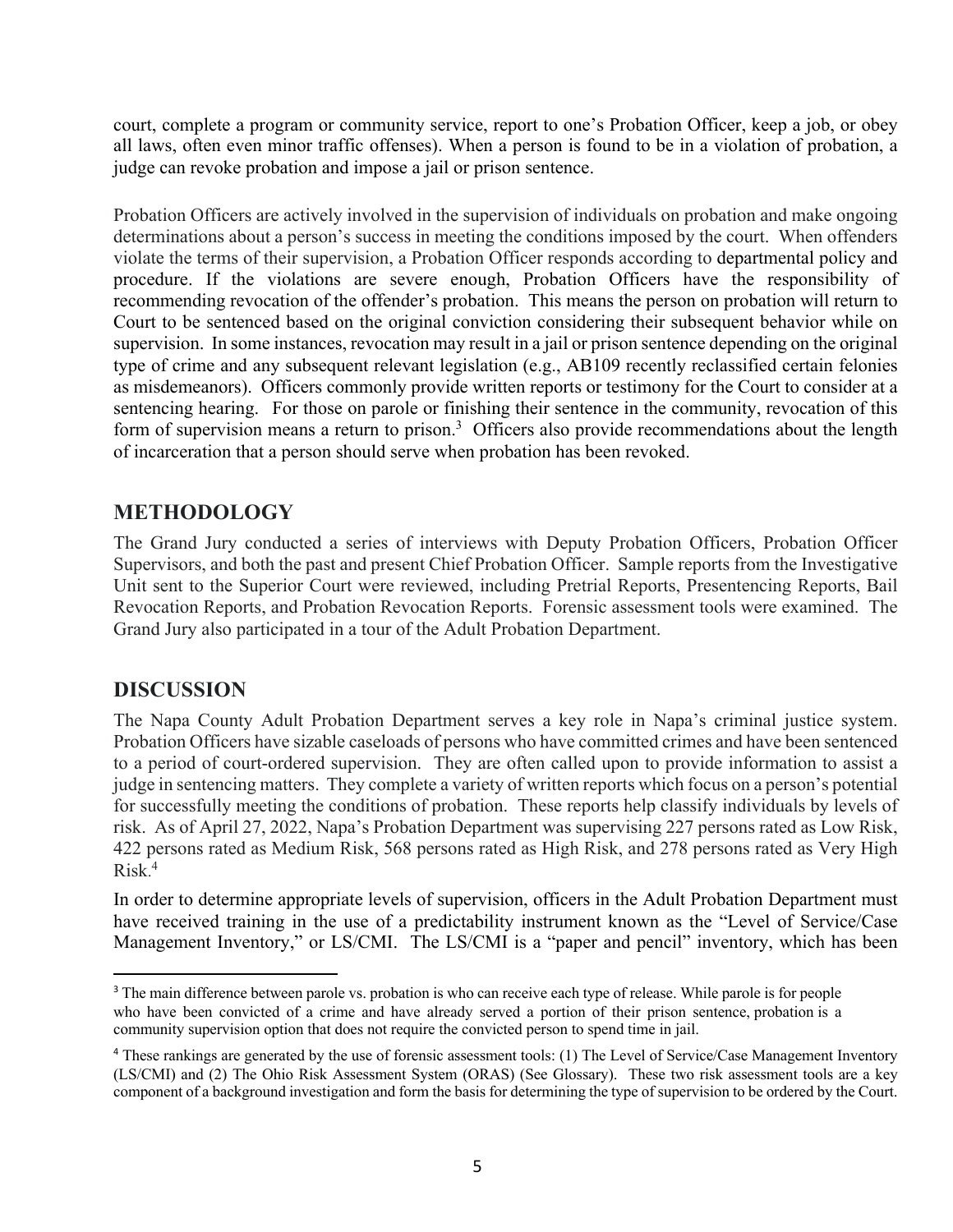validated by independent research, is considered reliable, <sup>5</sup> and is completed for each probationer. Once the Adult Probation Department has established a criminal profile, the probationer can be assessed on a Risk/Need Profile and assigned to a corresponding supervisory group. In general, these groups are segregated into areas of very high, high, medium, and low risk of recidivism.

The Probation Department personnel are also trained to administer the Ohio Risk Assessment System (ORAS). It is used to identify dynamic factors that drive a person toward negative or criminal behaviors. The data collected are used to establish a collaborative case plan and identify which reentry services and programs best meet each person's individual needs.

Probation Officers, experienced in the application of determinate sentencing laws<sup>6,</sup> provide departmental representation to the Napa County Courts. The Investigations Unit provides written and oral probation reports also known as pre-sentence investigations for the Napa County Courts. These reports contain information describing the circumstances of a crime, the prior criminal history of a defendant, and a recommendation for or against a grant of probation. Victims of crimes are also contacted to determine if any restitution may be owed and to advise them of their legal rights. The report is also utilized by Probation Officers of the Supervision Unit and correctional authorities if the defendant is ordered to undergo a psychological evaluation or sentenced to state prison.

Probation Officers need to have broad knowledge of the criminal justice system. This includes knowledge of the roles, relationships, and responsibilities that are distributed among the government agencies and outside organizations (e.g., courts, parole authority, prison system, local jails, prosecuting attorneys, other law enforcement and corrections agencies, treatment providers). Officers must also understand the applicable case law and sentencing guidelines and have the ability to work with an extremely diverse population of individuals convicted of various crimes. They must also accept the potential hazards of working closely with a criminal population.

### A. General Supervision

General Supervision refers to caseloads that commonly consist of drug/alcohol-related offenses, assaults, and weapons-related crimes. Probationers are required to report to their assigned Probation Officer as directed. A typical appointment includes explaining the terms of probation, referring clients to community and public resources, establishing restitution, monitoring payment of restitution, counseling, and drug and alcohol testing. Other functions include providing written and oral reports to the court, arresting probation violators, and performing probation searches.

<sup>5</sup> This assessment tool covers criminal history, education/employment, family/marital, leisure/ recreation, companions, alcohol/drug problems, pro-criminal attitude/orientation, and antisocial patterns. LS/CMI further evaluates personal problems with criminogenic potential, the nature of the offense, prison experience, social, health and mental health issues, and special responsivity factors.

<sup>6</sup> Determinate sentencing is a criminal sentence that involves a set amount of jail time upon a criminal conviction. This differs from indeterminate sentencing, which provides a wide range of potential penalties and allows the judge leeway to hand down a sentence within that range.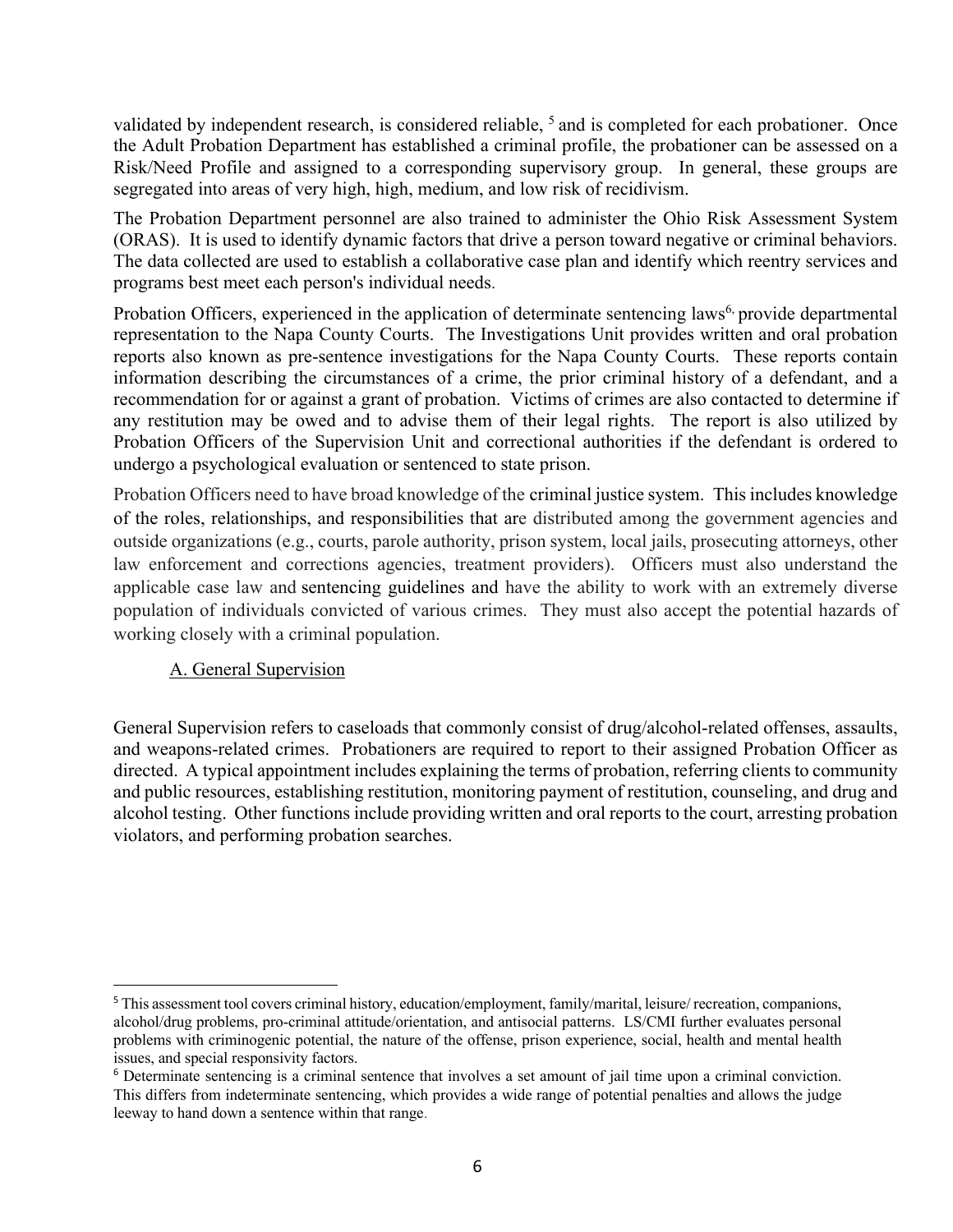Most often, probation and parole officers will meet with offenders on their caseload either in an office setting or at the offender's residence or place of employment.<sup>7</sup> These appointments usually consist of ensuring conditions of supervision are being met by gathering information related to the offender's whereabouts and activities. This may also include drug testing, referrals to treatment programs based on court requirements, and assisting offenders in overcoming barriers such as unemployment, homelessness, mental and physical illness, etc.

Officers also collect payments made by offenders toward any owed restitution, court obligations, and any supervision obligations they owe. Depending on departmental policy and procedure, it is common for each individual offender to be evaluated and classified according to their risk to the community and their need for community correctional services.

Higher-risk offenders are provided the greatest level of supervision and scrutiny. Rules may include such things as obtaining permission before leaving the State of California, reporting residence and employment changes, avoiding contact with specific persons, use of zero tolerance for alcohol or illegal drug consumption, etc. In some instances, officers are permitted to conduct random offender residence inspections to search for contraband such as weapons and illegal drugs. Specialized officers such as those who supervise sexual offenders may be tasked with enforcing specialty rules that restrict, for example, a sexual offender's ability to access the internet or possess certain items.

Probation Officers need to be able to work with a wide variety of individuals who have committed serious crimes and are still capable of reoffending. They receive crisis management training to handle threats and displays of aggression. In addition, a large percentage of individuals placed on probation suffer from mental illness as well as substance abuse disorders and gang involvement. If not properly treated, mentally ill, drug-addicted probationers and gang members are prone to violating their probation. Consequently, Probation Officers require ongoing training to be able to recognize their symptoms and to ensure that they receive the necessary treatments for their conditions (*see,* Appendix A for required training).

### B. Rehabilitation Programs

The Probation Department has added a significant number of rehabilitative programs since the last Grand Jury report which focused on mental health services and client wellbeing.<sup>8</sup> A mental health counselor has been added to meet with clients and help them access services. There is also a Health and Human Services alcohol and drug counselor, and an eligibility worker to remove barriers to accessing services. The programs are offered morning and evening and are delivered in both English and Spanish year-round. Over twenty Probation Officers are certified as Cognitive Behavior Therapy (CBT) facilitators in several treatment modalities, and most facilitators lead groups on a regular basis.<sup>9</sup>

<sup>7</sup> While both probation and parole officers work with those convicted of crimes, probation officers work with individuals sentenced to probation instead of jail time. Alternatively, parole officers work with those who are former inmates.

<sup>8</sup> All programming interventions are Evidenced Based, registered with the National Registry of Evidenced-Based Programs and Practices (NREPP), and delivered using a strength-based approach. Motivational Interviewing strategies are the core of the program's delivery model and groups are incentivized using meaningful rewards to increase engagement.

<sup>9</sup> Cognitive Behavioral Therapy (CBT) is a form of psychological treatment that has been demonstrated to be effective for a range of problems including depression, anxiety disorders, alcohol and drug use problems, marital problems,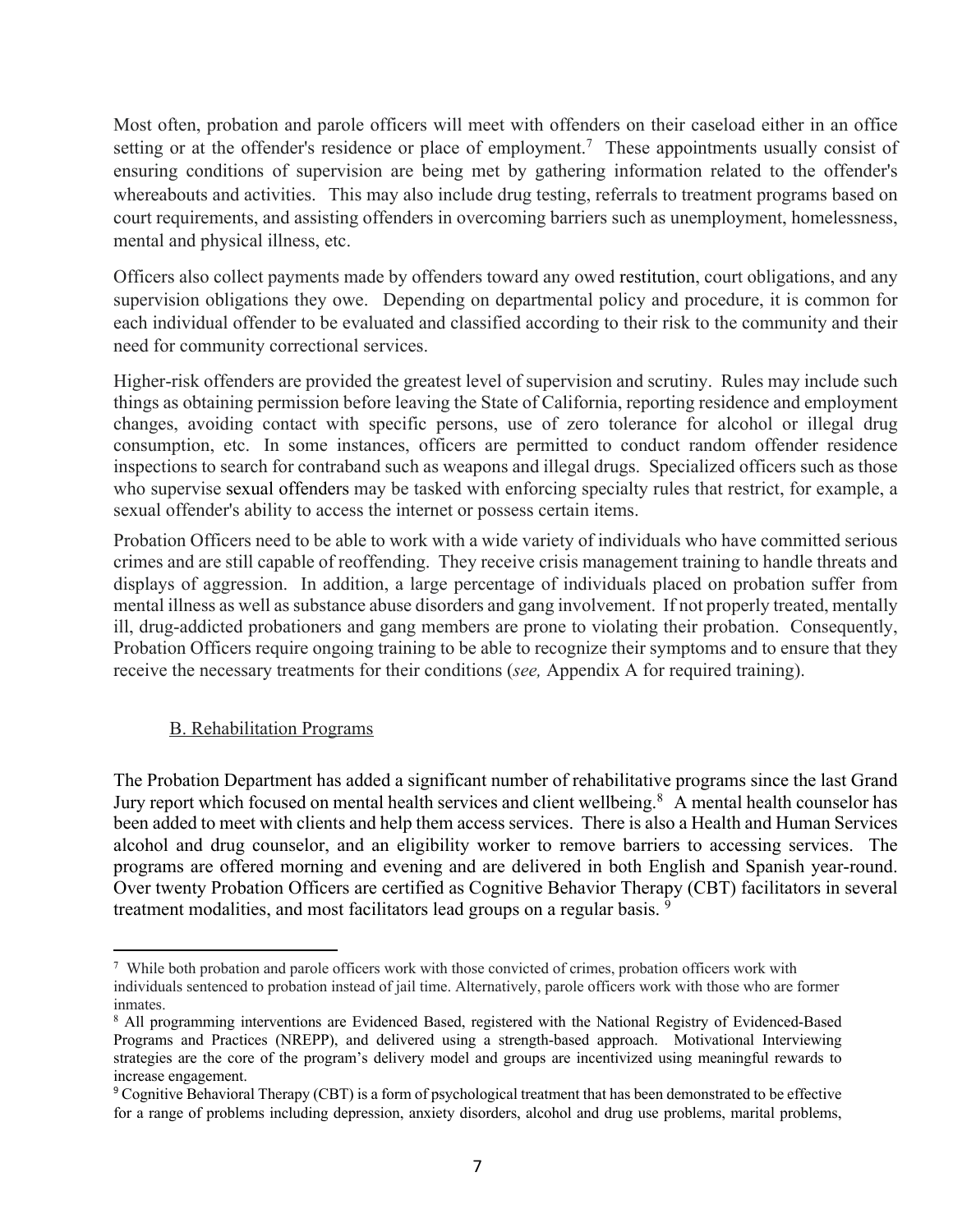For the past seven years, the Probation Department has implemented an ongoing schedule of programs available for all probationers, which includes a four-hour Probation Orientation program.10 Some probationers receive guidance from Napa County Child Protective Services and, when the need arises, they can participate in the Parent Project, a 10-week Evidenced-Based parenting program.

Probation Orientation, implemented in 2014, is the hub of the programming model. It is offered to all participants that score Medium and High Risk on the Level of Service/Case Management Inventory assessment tool and is immediately mandated following the grant of probation. In this program, offered in English and Spanish, probationers participate in multiple activities with the goal of gaining a better understanding of how criminal behavior occurs and how probation officers can assist them in making the changes needed to reduce or eliminate recidivism. Participants also begin developing their support team by looking at the barriers they may have and completing an inventory of personal strengths to increase their confidence and motivation for successful change. All participants are provided a list of services available to them within the community. They complete the course by writing a Readiness Statement which serves as their own personal mission statement outlining their commitment to personal growth. This program provides the Probation Department with the opportunity to build an alliance with probationers and to showcase the other internal CBT programs offered to support them throughout their probationary period. In the past 12 months, fourteen Probation Orientation groups have achieved nearly a 100% graduation rate.

At the onset of the Covid 19, program delivery was shifted to a Zoom platform to ensure there were no gaps in CBT services. Programs continued to be held in the morning and evening hours, and on Saturdays, to ensure program requirements did not conflict with employment or family obligations. Program incentives were modified to include grocery and gas gift cards due to the economic hardships brought on by the pandemic. One-on-one virtual CBT services were provided on an as-needed basis for those clients struggling during this period. This addition was intended to help mitigate rearrests and booking into the Napa County Department of Corrections.

Currently, facilitators are being trained in Decision Points, an open-ended, drop-in, cognitive behavior program that assists participants in developing better decision-making skills. This program will be offered to Post Release Community Supervision (PRCS) clients and other probationers who appear to be struggling. Lastly, this same quality of programming is also offered to all individuals who are diverted from the Criminal Justice System through Deferred Entry of Judgement.

#### C. Community Corrections Service Center

The Adult Probation Department can also direct probationers to receive rehabilitation services from the Community Corrections Service Center, (CCSC) which opened in 2010 following a recommendation

eating disorders, and severe mental illness. Numerous research studies suggest that CBT leads to significant improvement in functioning and quality of life. In many studies, CBT has been demonstrated to be as effective as, or more effective than, other forms of psychological therapy or psychiatric medications.

<sup>10</sup> Probation Orientation groups offered include Self-Control, Responsible Thinking, Relationships and Communication, Anger Management, Victim Awareness, Building Strong Values, Substance Use/Relapse Prevention, and general Life Skills, which includes topics such as Stress Management, Decision Making and Goal Setting. Real Colors, a personality typology program, is also offered to help participants better understand themselves and those around them in a more healthy and non-judgmental way.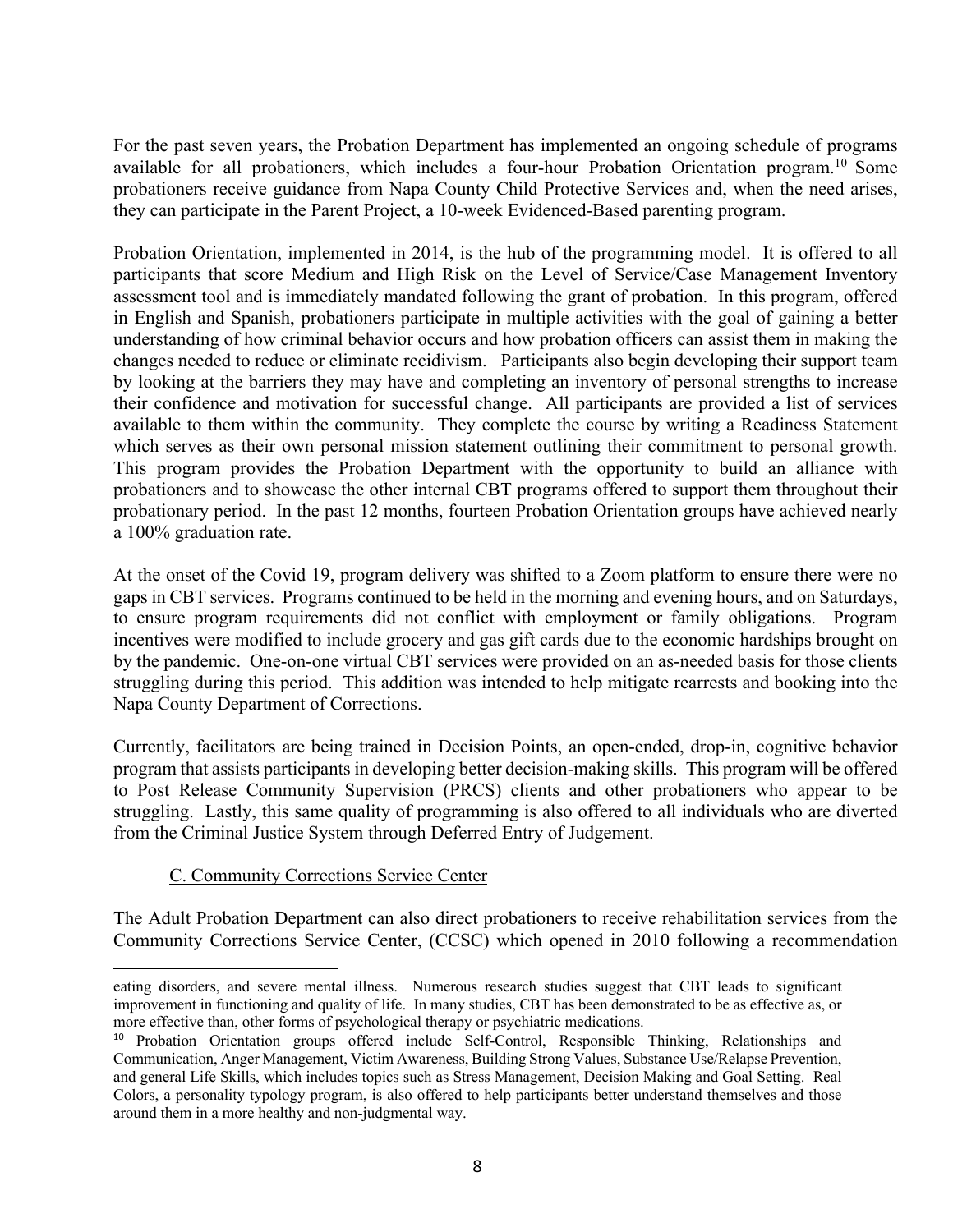made by the Napa County Criminal Justice Committee in the Adult Correctional Master Plan.<sup>11</sup> This program was created to reduce the jail population by diverting individuals to community supervision and helping clients stay crime-free once released to the community. The goals of the CCSC are to:

(1) Decrease the recidivism rate (offenders who go on to commit another crime),

(2) Increase the safety and security of Napa County by effectively treating offenders both in custody and in the community, and

(3) Increase the number of inmates who successfully reintegrate into the community.

Elements of the CCSC program are:

(1) Deliver Evidence-Based practices and programming designed to identify and treat the reasons people commit crimes;

(2) Tailor programming to meet each offender's individual criminogenic (i.e., crime-causing) needs;

(3) Increase the emphasis on mental health and substance abuse treatment for the adult offender population, and

(4) Include a formal quality assurance and performance evaluation component to ensure that the program is having a positive impact on recidivism.

### D. Data Management

Since the 2008-2009 Grand Jury report, Napa's Probation Department and Information Technology Services have worked together to create and implement an integrated criminal justice case management system called CJNet. They are currently in the process of building a system of data analysis in the form of a data warehouse so that in the future users will be able to analyze trends in the data to provide more efficient service delivery. This system will result in a more integrated criminal justice network. It will include all stakeholders in the local criminal justice system so that key information can be shared to enhance government efficiency and provide case management details for handling Probation Officers' caseloads. Probation Officers will be able to create case plans within this system to identify each person's highest needs and develop treatment plans designed to reduce recidivism. It will integrate different aspects of the Justice Department: Probation, Jail, Courts, Police, District Attorney, and Public Defender's office. Probation also has links from the CJNet system to the Police Department and the Sherriff department case management systems.

CJNet is a significant improvement over the use of paper files for communication and staff time that was previously needed just to obtain basic information. Probation officers will be able to create case plans identifying each person's psychological needs and develop treatment plans designed to ensure reduced recidivism.

### E. Safety and Environmental Concerns

The 2008-2009 Grand Jury raised concerns about the safety of Probation Officers. The nature of their work can lead to dangerous situations. Probation Officers are peace officers and work daily with a wide

 $11$  See Appendix B.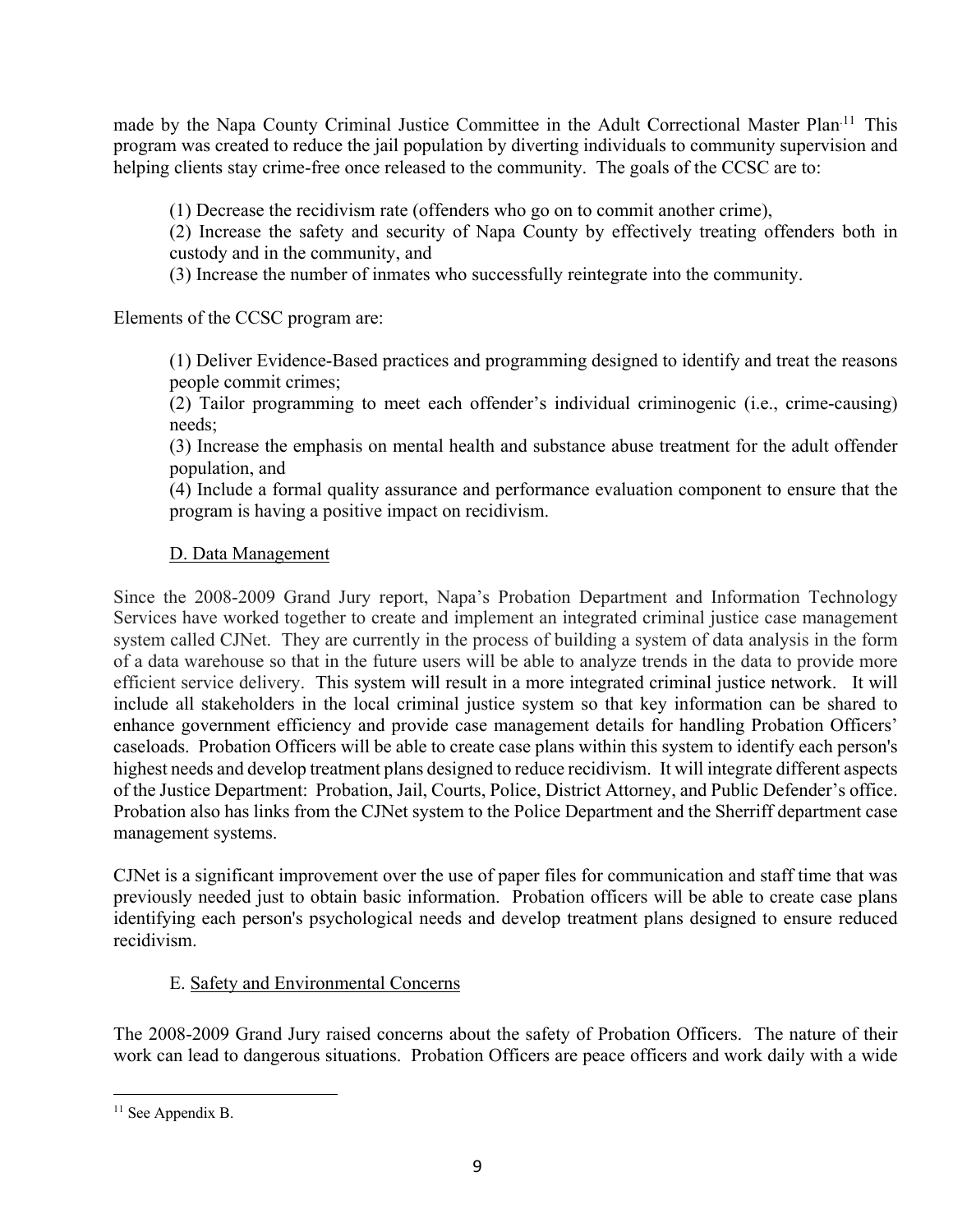variety of clientele, some of whom have been convicted of violent felony offenses. Probation Officers make arrests, conduct in-custody transportation and home searches, and make recommendations to the Court that can have life-altering consequences. The work can be challenging, but officers are provided with the training and tools that help them manage these situations and mitigate safety concerns. Since 2008, the Department has armed more Probation Officers, issued batons, radios, and provided substantial training in the use of force and de-escalation. Nonetheless, Probation Officers also focus on building rapport with clients, identifying their needs, and helping them reach goals to get out of the criminal justice system. The rapport officers build and the partnership with clients is the strongest foundation for having positive and safe interactions.

During this investigation, the 2021-2022 Grand Jury learned that duress alarms have been placed in drug testing bathrooms and on every phone located throughout the department. When an alarm is activated, each phone announces the exact location where officers can respond in the event of a crisis. When unannounced home visits are undertaken, probation officers are accompanied by a police officer who can offer assistance when weapons are discovered. In addition, eighteen Probation Officers are now licensed to carry arms due to the increased potential for danger given the number of weapons that have been found during home visits.

The Probation Officer Core Training covers several areas to promote safety: self-defense, defusing hostility, crisis negotiation, interpersonal communication, and crisis intervention. During several interviews with Probation Officers, there were reports that the office environment had been subject to water leaks over a period of several years.

The Department is located below the inmate housing areas of the jail; blackwater (waste) pipes and showers are directly above employee workspaces. When pipes crack, or toilets, showers, and sinks are flooded, this water comes through the ceiling and into the employee workspaces. Whenever this occurs Public Works is very responsive in identifying the cause of the leak and working to clean and disinfect the areas. When the leak is blackwater, the County will contract with an agency that specializes in cleaning up potentially hazardous materials. They will sanitize the areas thoroughly. In 2019, Public Works installed an electronic valve switch for the toilets which would limit the number of times an inmate could continuously flush their toilets to reduce the intentional flooding of cells. The County also conducted extensive air testing this year which indicated the air quality was safe.

#### F. Turnover of Probation Officers

Since the last Grand Jury report which raised concerns about a "relatively high turnover rate" and a "lack of upward mobility within the Department," the responsibilities of Probation Officers have increased significantly. First, Assembly Bill 109, known as "Realignment," diverted defendants convicted of less serious felonies to serve their time in local county jails rather than state prisons.<sup>12</sup> This realignment plan resulted in an increase in Probation Officers' caseloads as greater numbers of previously incarcerated persons were diverted to probationary status. Second, the implementation of pre-trial services has

<sup>&</sup>lt;sup>12</sup> AB 109, known as Public Safety Realignment, was an historic reform which shifted incarceration and supervision responsibility for many lower-level felons from the State Prison System to county sheriffs' and probation departments, based on the idea that locals can do a better job.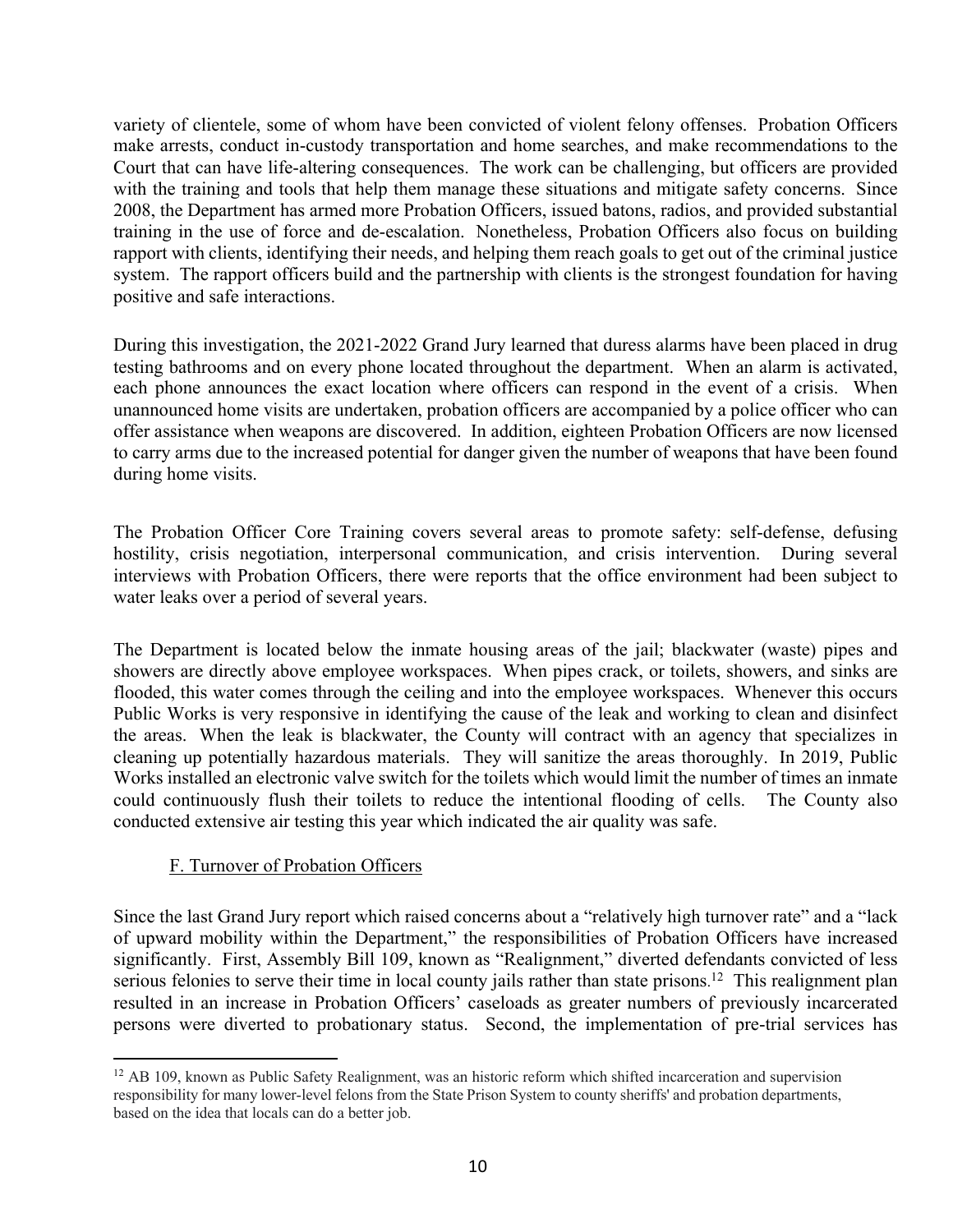contributed to Department expansion over the past decade. This expansion led to the creation of additional staff positions at all levels, providing opportunities for upward mobility. Finally, the Probation Officers the Grand Jury interviewed expressed high job satisfaction, good morale, and minimal staff turnover. Only nine Probation Officers have left the Department in the past year. Five of these were retirements, one left the Department to pursue a law enforcement career (but returned when he realized that case management was his passion), and three left the department for other job opportunities. Of the three who left for other job opportunities, all three were commuting into Napa and took jobs closer to their homes.

## **FINDINGS**

- F1. The current number of Probation Officers assigned to the Department appears to be sufficient with respect to maintaining the system. However, there are additional training and rehabilitation activities that are not being provided due to probation officers' high volume of Court appearances, submission of Court reports, meetings with victims and families, and ongoing supervision of probationers. The hiring of additional Probation Officers would help spread the work out more evenly and help to reduce recidivism.
- F2. The Probation Department is currently working to develop a coordinated case management system, which will assist Probation Officers in managing their caseloads and provide information about the types of services received by probationers.
- F3. There are no formal quality assurance and performance evaluation programs to measure the impact that therapeutic treatment activities are having on reducing recidivism. There should be in-house research examining whether cognitive-behavioral groups led by Probation Officers have a positive impact on reducing recidivism.
- F.4 The Adult Probation Department utilizes Evidence-Based practices such as cognitive behavior therapy but does not collect its own data (outcome measures) as to the efficacy of these groups in reducing recidivism.
- F5. Water leaks in the Probation Department have been reported over a period of ten years. Air testing for contaminants such as lead and mold has been requested and air samples have been taken. Public Works has been responsive to reports of water leakage and has followed up with proper clean-up of potentially hazardous materials.
- F6. Violations of the terms of probation result primarily from the presence of mental illness, drug usage, or gang involvement, but the Department lacks the resources to effectively treat individuals with these designations.
- F7. The definition of recidivism used in the past is a new violation of the law that occurs during a probation supervision term. There are many ways that recidivism has been looked at in the past under previous administrations. Recidivism is a key subject for data analysis that must be looked at in the future.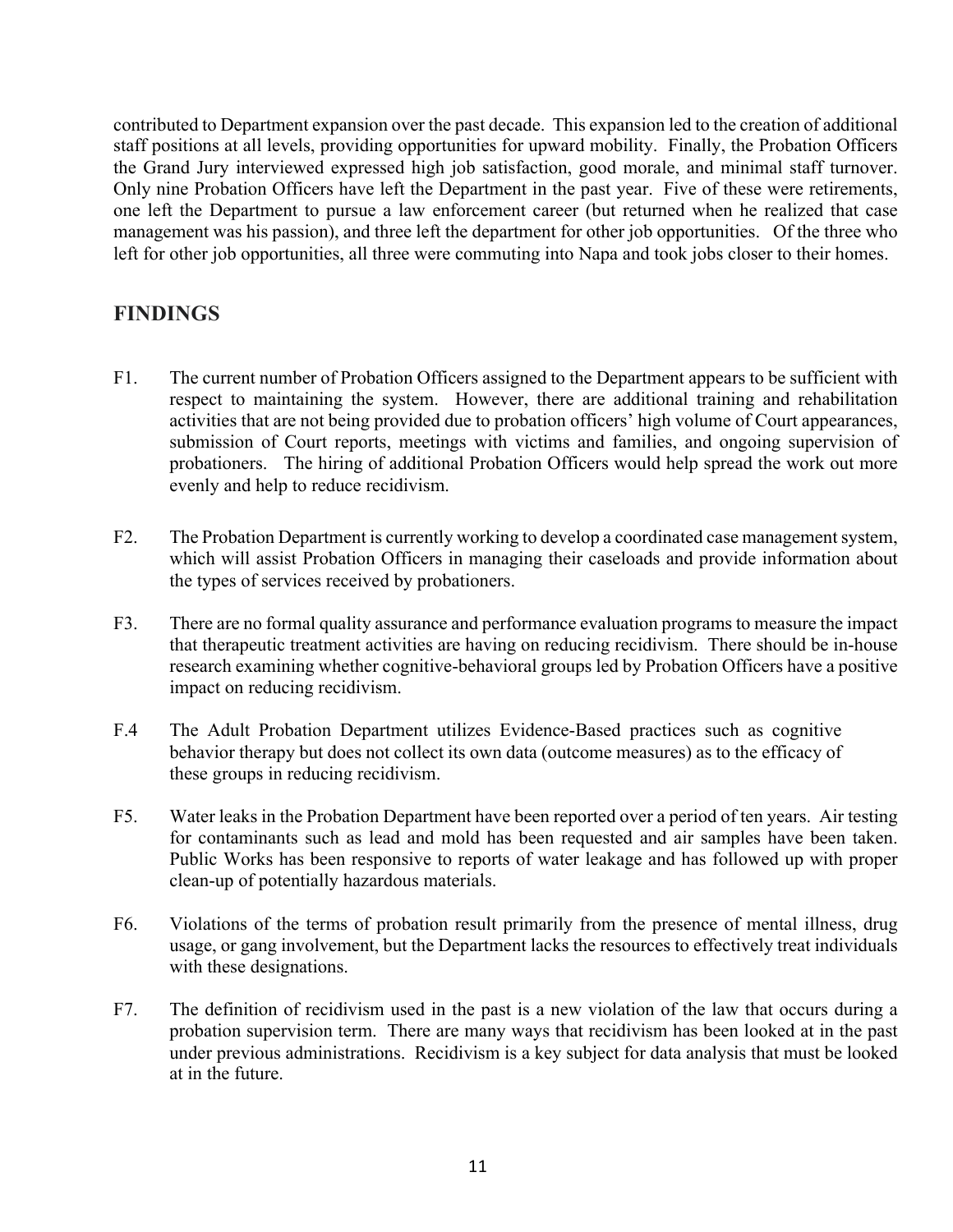- F8. The job satisfaction of Probation Officers is high yet there can be considerable stress given the constant exposure to handling complex and heart-rending cases involving victims and their families.
- F.9 Since the 2008-2009 Grand Jury investigation there has been a minimal turnover of Probation Officers and consistent reports of job satisfaction and good morale. In addition, opportunities for career advancement are available.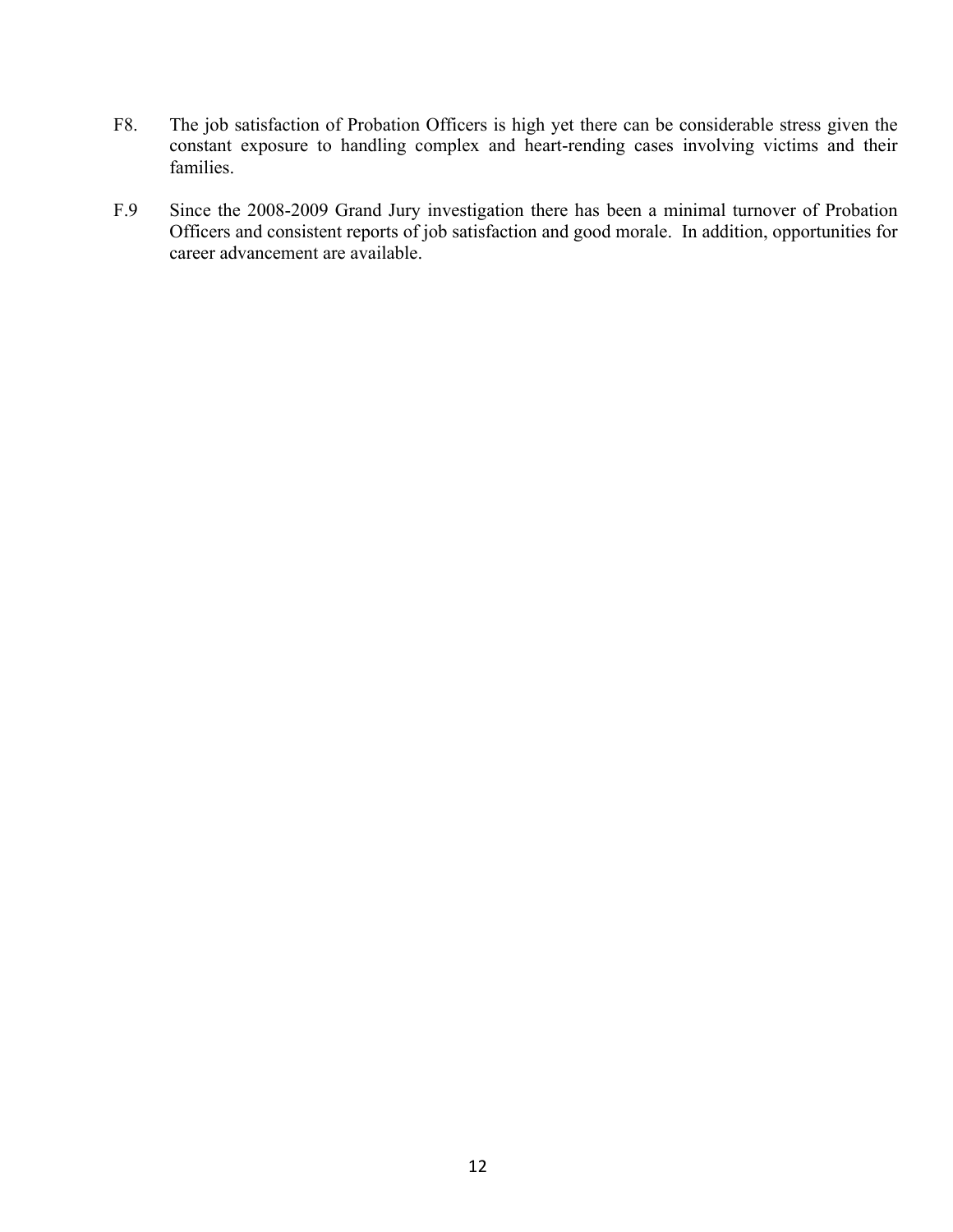### **RECOMMENDATIONS**

- R.1 The Adult Probation Department should hire additional staff to handle the 1,300 to 1,400 yearly supervision cases. Increased caseloads limit the ability to provide more individualized treatment services and case supervision.
- R.2 The Adult Probation Department should develop a formal quality assurance and performance evaluation component to ensure that treatment programs are having a positive impact on recidivism and that Probation Officers are meeting performance standards.
- R.3 The Adult Probation Department should generate its own evidence as to how effective treatment services are with respect to reducing recidivism.
- R.4 The Chief Probation Officer and Director of IT Services should continue to improve the Napa County Criminal Justice Network (CJNet) by increasing the capacity for analyzing data changes and trends over time in order to improve treatment delivery and case supervision. A data "warehouse" system would facilitate Information Technology (IT) coordination between the Police Department and other law enforcement agencies.
- R.5 The Chief Probation Officer and Director of Health and Human Services should explore ways of providing additional mental health, substance abuse, and gang affiliation treatment services with the goal of lowering recidivism rates.

### **COMMENDATIONS**

The Grand Jury acknowledges the incredible work that is accomplished by the Probation Department's staff. They have been charged with managing highly challenging and at times stressful circumstances tied to the supervision of probationers. There are ongoing risks of danger given their supervision duties.

The Probation Department staff plays an important role in providing the courts with key information and recommendations regarding bail, sentencing, probation revocation matters, and ongoing risk factors. They work with large caseloads and make decisions that are intended to reduce probationers' recidivism. They deserve recognition for working with a difficult population and for showing compassion to individuals held in the criminal justice system so that they can achieve greater potential to reenter society.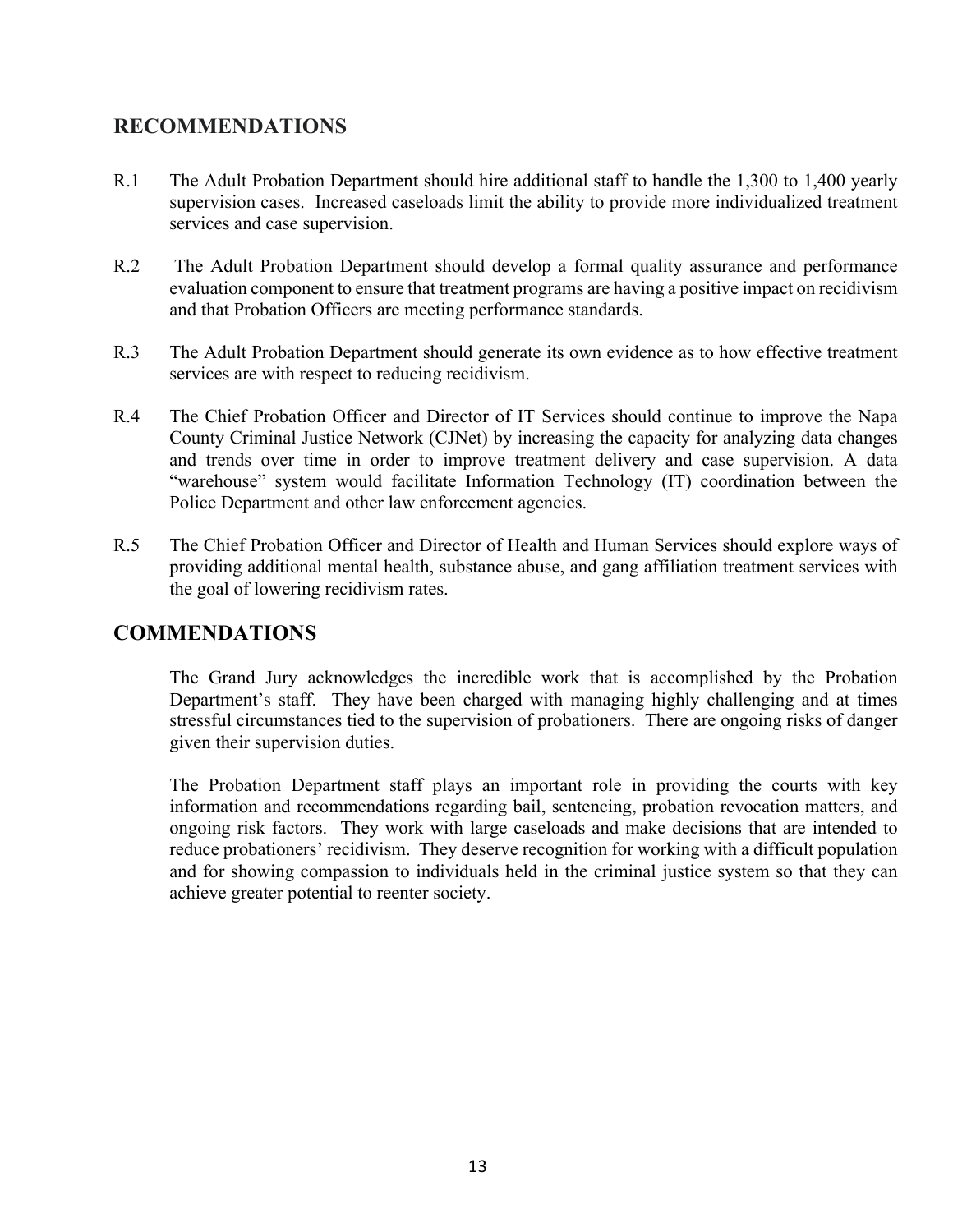# **REQUEST FOR RESPONSES**

### **REQUIRED RESPONSES:**

The following responses are required pursuant to Penal Code sections 933 and 933.05:

- Napa County Board of Supervisors R1, R2 and R3
- Chief Probation Officer R1, R2, R3, R4 and R5

### **INVITED RESPONSES**

The following individuals are invited to respond within 90 days:

- Director of Health and Human Services R5
- Director of Information Technology Services R4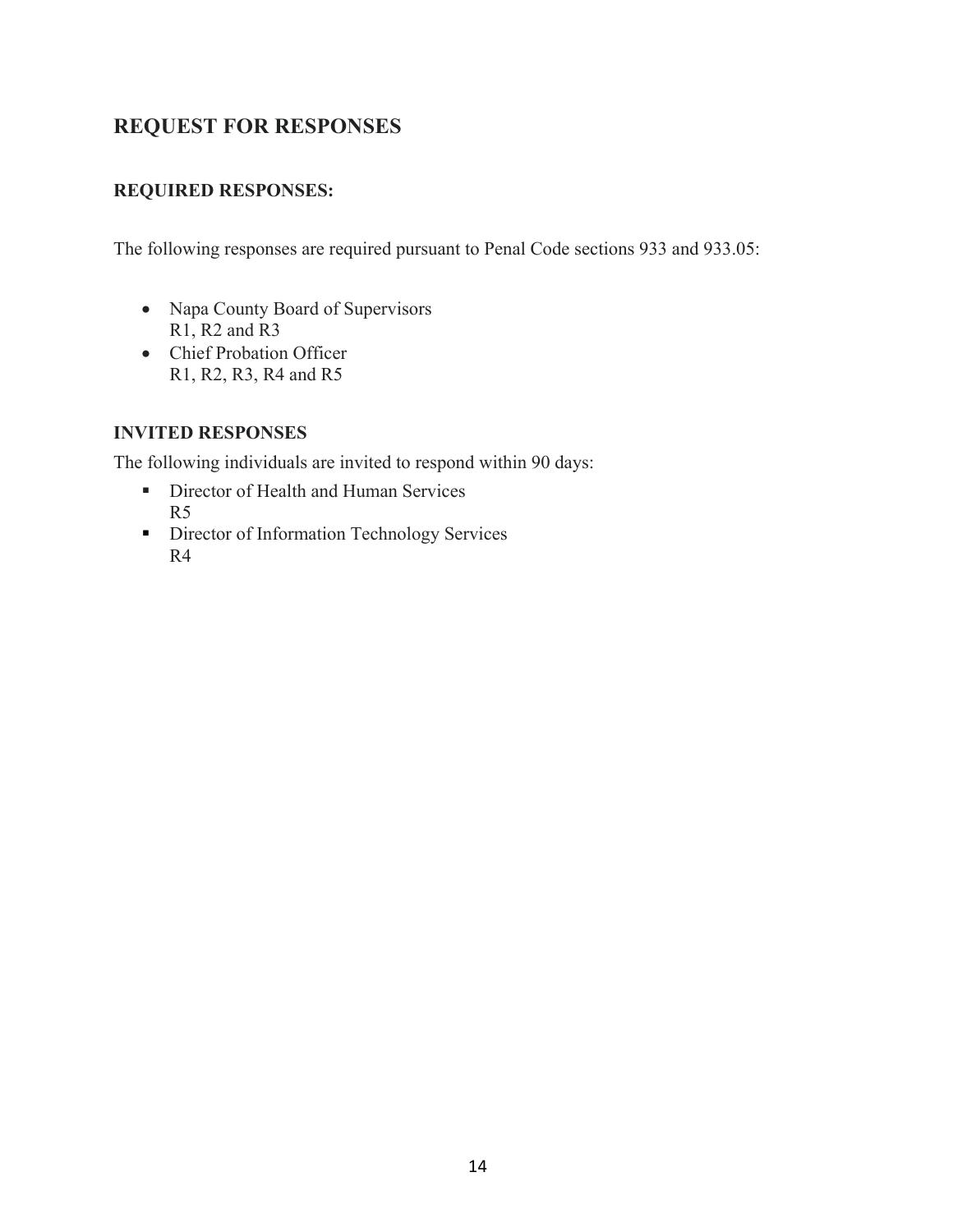# **GLOSSARY**

**The Level of Service/Case Management Inventory (LS/CMI):** A comprehensive measure of risk and need factors and serves as a fully functional case management tool. It is a multicomponent evaluation that requires obtaining information from many sources about aspects of an offender's life. The following aspects are assessed: (1) criminal history; (2) family/marital status; (3) education/employment; (4) leisure/recreation; (5) companions; (6) alcohol/drug problems; (7) pro-criminal attitude/orientation; and (8) antisocial pattern.

**Ohio Risk Assessment System (ORAS):** Used to identify dynamic factors that drive a person toward negative or criminal behaviors. The ORAS helps staff assess offenders, target interventions, and inform responses to behavior. The validated risk and needs assessment that identifies each person's risk of reoffending. Information garnered helps to ensure each person gets the right interventions and programming. The data collected are used to establish a collaborative case plan and identify which re-entry services and programs best meet each person's individual needs.

**Napa County Criminal Justice Net (CJNet):** The data collection system for the Napa courts, Department of Corrections, Probation Department, District Attorney's Office, and the Public Defender's Office. The Probation Department also has access to the case management systems of the Police and Sheriff's Department.

# **APPENDIX A**

Probation Officer Core Courses:

Standard training usually includes the following courses:

- Use of force and restraints (i.e., handcuffs, leg-irons, belly chains, etc.)
- Weapons (firearms, taser, pepper spray, etc.)
- Self-defense and/or subject control
- First aid and CPR
- Report writing
- Courtroom testimony
- Defusing hostility
- Interpersonal communication
- Corrections law
- Criminal and criminal procedural law
- Casework and criminal investigations
- Gang intelligence
- Suicide prevention/crisis intervention
- Critical incident stress management
- Occupational Safety and Health Act
- Gang awareness and intervention